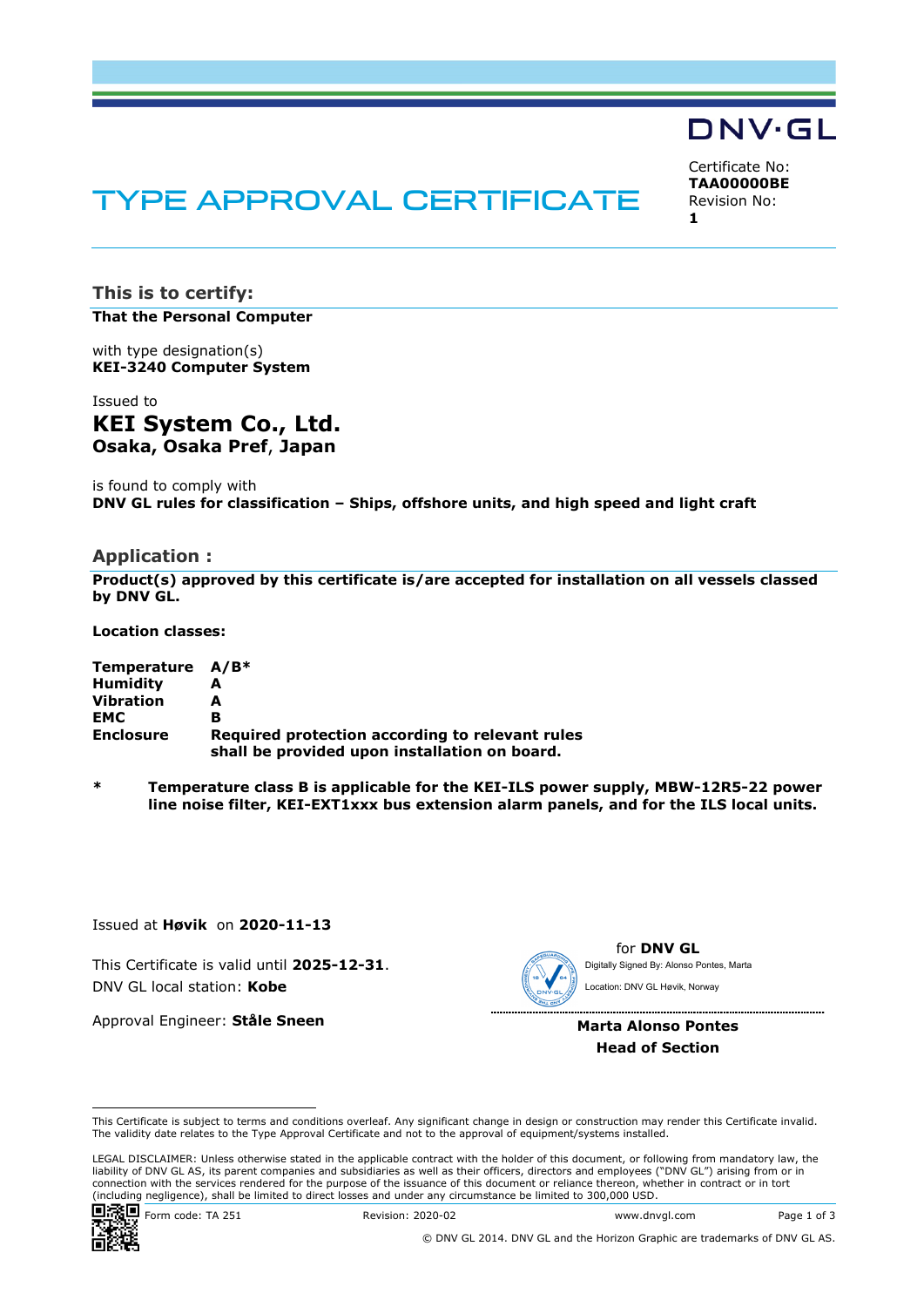Job Id: **262.1-003977-6** Certificate No: **TAA00000BE** Revision No: **1** 

## **Product description**

KEI 3240-Computer system consisting of:

| Name                              | <b>Type</b>         | Description                                 |
|-----------------------------------|---------------------|---------------------------------------------|
| AGU IV Host &                     | KEI-3240A           | Computer for AC100V                         |
| Graphic computer                  | KEI-3240D           | Computer for DC24V                          |
| Keyboard                          | ENTRY-KEY32         | 32-key compact keyboard                     |
| ILS System I/F Module             | PC4-ILS             | <b>ILS CENTER Module</b>                    |
| <b>ARCNET I/F Module</b>          | PC4-ARC             | <b>ARCNET I/F Module</b>                    |
| ILS System Local                  | SVA24SA             | Power supply AC100V                         |
|                                   | SVA24SC24           | Power supply DC24V                          |
|                                   | MBW-12R5-22         | Noise filter for power line                 |
| ILS Local I/O Units               | ILS-DI              | 16 channel binary input                     |
|                                   | ILS-DV              | 16 channel AC voltage input, 110220VAC      |
|                                   | ILS-DO1             | 16 channel relay output                     |
|                                   | ILS-DO <sub>2</sub> | 16 channel transistor output                |
|                                   | ILS-AII             | 8 channel current input, 420mA              |
|                                   | ILS-AVI             | 8 channel voltage input, 05V, 010V, -10+10V |
|                                   | ILS-PT              | 8 channel 3 wire RTD input, PT100           |
|                                   | ILS-VR4             | 8 channel rheostat input, 1kΩ               |
|                                   | ILS-BIO             | Current output unit                         |
|                                   | ILS-BVO             | Voltage output unit                         |
|                                   | ILS-REP             | ILS line repeater unit                      |
| <b>Bus Extension Alarm Panels</b> | KEI-EXT1WH0         | Wheelhouse Type with dimmer                 |
|                                   | KEI-EXT1WM0         | Wall Mount Type                             |
|                                   | KEI-EXT1FM0         | Flush Mount Type                            |

# **Application/Limitation**

ILS Local I/O Units:

ILS components to be mounted in a self-contained steel cabinet.

#### Bus Extension Alarm Panels:

Power supply 24 VDC shall be used with noise filter MBW12R5-22. Automatic back-up engineer call to all panels to be provided additionally.

#### **Approval conditions**

The Type Approval covers hardware listed under Product description. When the hardware is used in applications to be classed by DNV GL, documentation for the actual application is to be submitted for approval by the manufacturer of the application system in each case. Reference is made to DNV GL rules for classification of ships Pt.4 Ch.9 Control and monitoring systems.

#### Product certificate

If specified in the Rules, ref. Pt.4 Ch.9 Sec.1, the control and monitoring system in which the above listed hardware is used shall be delivered with a product certificate. For each such delivery the certification test is to be performed at the manufacturer of the application system before the system is shipped to the yard. The test shall be done according to an approved test program. After certification the clause for software control will be put into force.

#### Software control

All changes in software are to be recorded as long as the system is in use on board. Documentation of major changes is to be forwarded to DNV GL for evaluation and approval before implemented on board. Certification of modified functionality may be required for the particular vessel.